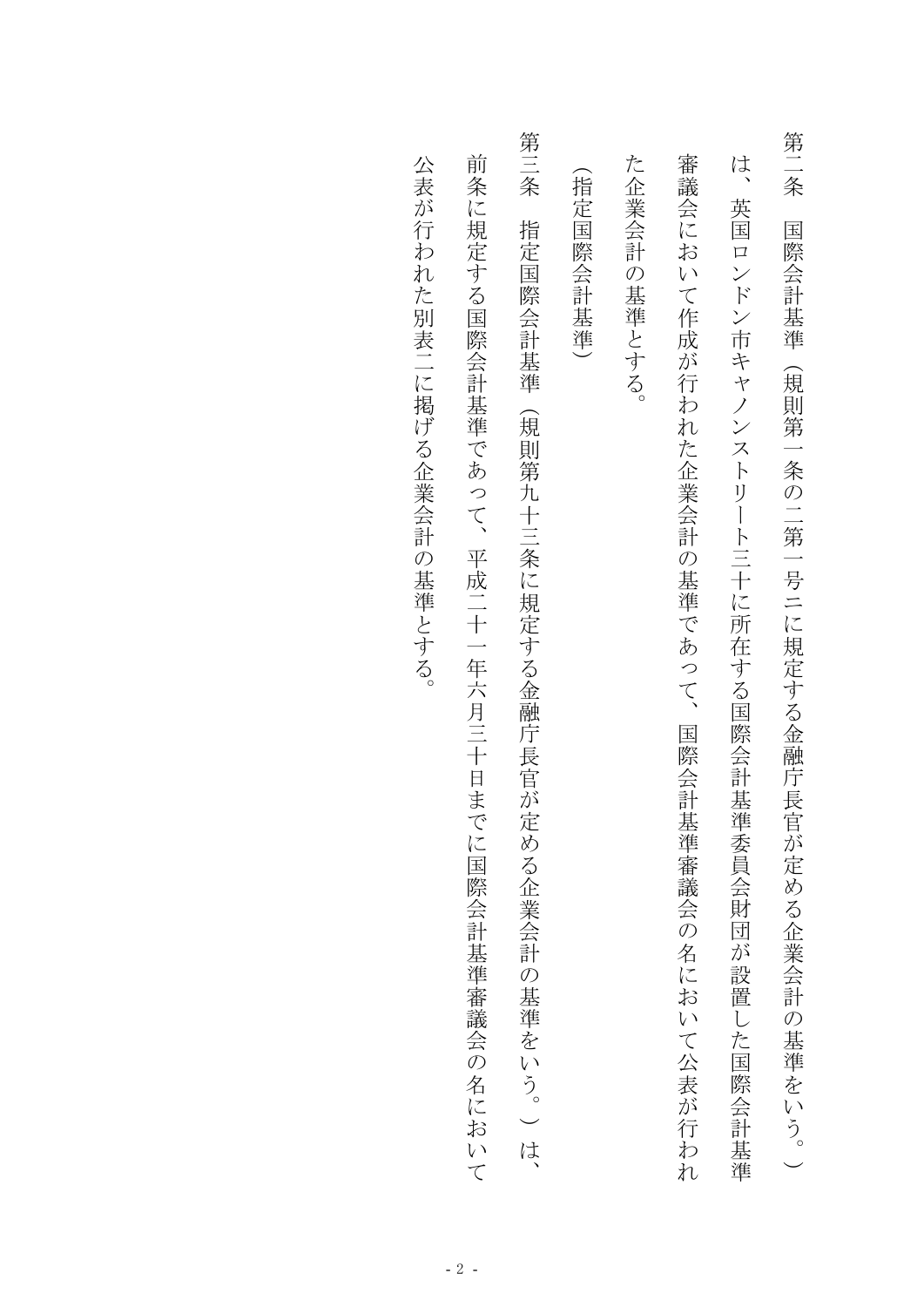別表一(第一条関係)

| 号数           | 表題                      |
|--------------|-------------------------|
| 企業会計基準第1号    | 自己株式及び準備金の額の減少等に関する会計基準 |
| 企業会計基準第2号    | 1株当たり当期純利益に関する会計基準      |
| 企業会計基準第3号    | 「退職給付に係る会計基準」の一部改正      |
| 企業会計基準第4号    | 役員賞与に関する会計基準            |
| 企業会計基準第5号    | 貸借対照表の純資産の部の表示に関する会計基準  |
| 企業会計基準第6号    | 株主資本等変動計算書に関する会計基準      |
| 企業会計基準第7号    | 事業分離等に関する会計基準           |
| 企業会計基準第8号    | ストック・オプション等に関する会計基準     |
| 企業会計基準第9号    | 棚卸資産の評価に関する会計基準         |
| 企業会計基準第10号   | 金融商品に関する会計基準            |
| 企業会計基準第11号   | 関連当事者の開示に関する会計基準        |
| 企業会計基準第 12 号 | 四半期財務諸表に関する会計基準         |
| 企業会計基準第 13 号 | リース取引に関する会計基準           |
| 企業会計基準第 14 号 | 「退職給付に係る会計基準」の一部改正(その2) |
| 企業会計基準第15号   | 工事契約に関する会計基準            |
| 企業会計基準第16号   | 持分法に関する会計基準             |
| 企業会計基準第 17 号 | セグメント情報等の開示に関する会計基準     |
| 企業会計基準第 18 号 | 資産除去債務に関する会計基準          |
| 企業会計基準第 19 号 | 「退職給付に係る会計基準」の一部改正(その3) |
| 企業会計基準第 20号  | 賃貸等不動産の時価等の開示に関する会計基準   |
| 企業会計基準第 21 号 | 企業結合に関する会計基準            |
| 企業会計基準第 22 号 | 連結財務諸表に関する会計基準          |
| 企業会計基準第 23 号 | 「研究開発費等に係る会計基準」の一部改正    |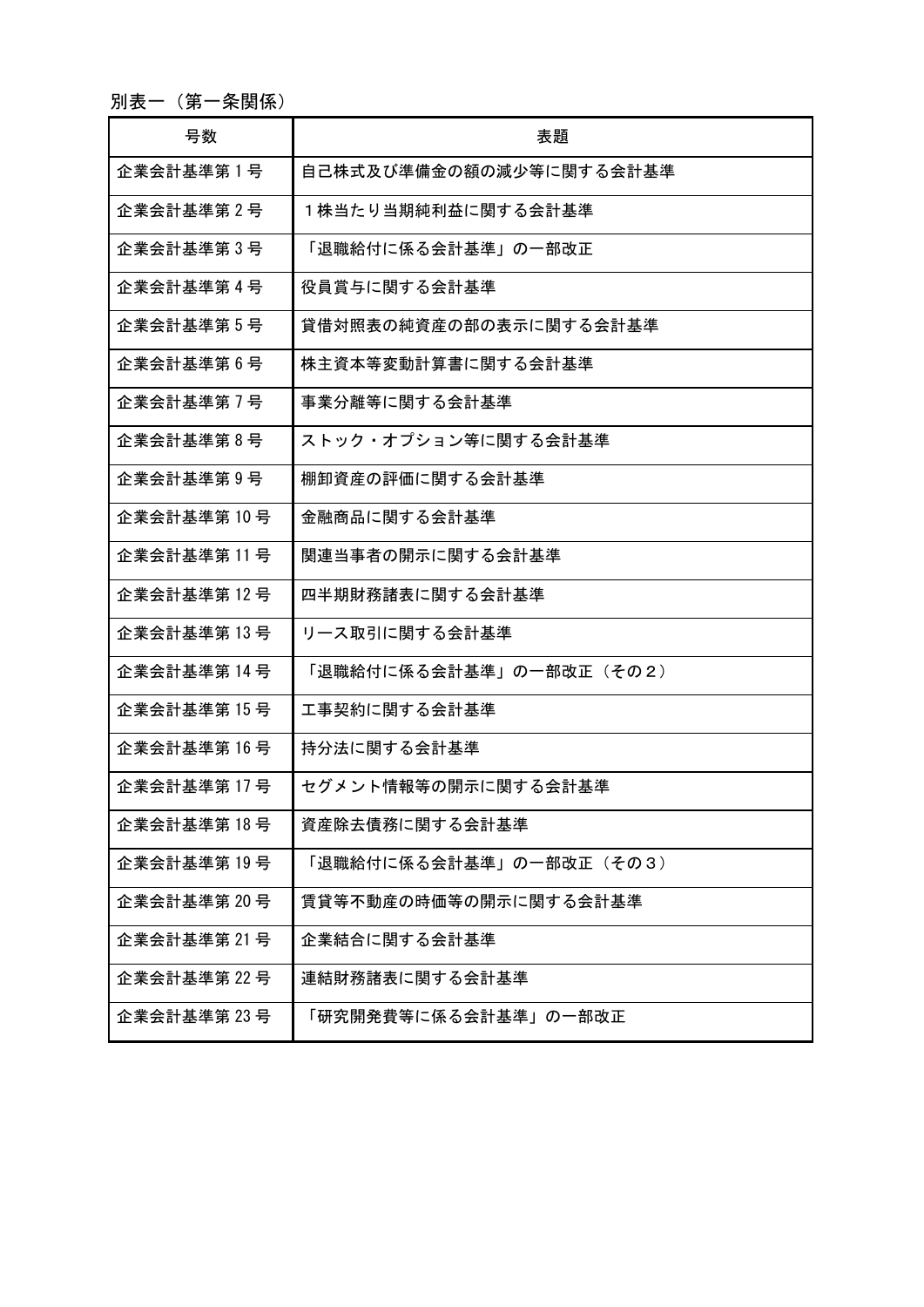別表二(第三条関係)

| 号数              | 表題                                                     |
|-----------------|--------------------------------------------------------|
|                 | 財務諸表の作成及び表示に関するフレームワーク (Framework for the              |
|                 | Preparation and Presentation of Financial Statements ) |
| 国際財務報告基準 (IFRS) | 国際財務報告基準の初度適用 (First-time Adoption of International    |
| 第1号             | <b>Financial Reporting Standards )</b>                 |
| 国際財務報告基準 (IFRS) | 株式報酬 (Share-based Payment)                             |
| 第2号             |                                                        |
| 国際財務報告基準 (IFRS) | 企業結合 (Business Combinations)                           |
| 第3号             |                                                        |
| 国際財務報告基準 (IFRS) | 保険契約 (Insurance Contracts)                             |
| 第4号             |                                                        |
| 国際財務報告基準(IFRS)  | 売却目的で保有する非流動資産及び非継続事業 (Non-current Assets              |
| 第5号             | Held for Sale and Discontinued Operations )            |
| 国際財務報告基準(IFRS)  | 鉱物資源の探査及び評価 (Exploration for and evaluation of Mineral |
| 第6号             | Resources)                                             |
| 国際財務報告基準(IFRS)  | 金融商品:開示(Financial Instruments: Disclosures)            |
| 第7号             |                                                        |
| 国際財務報告基準(IFRS)  | 事業セグメント(Operating Segments)                            |
| 第8号             |                                                        |
| 国際会計基準(IAS)     | 財務諸表の表示 (Presentation of Financial Statements)         |
| 第1号             |                                                        |
| 国際会計基準 (IAS)    | 棚卸資産(Inventories)                                      |
| 第2号             |                                                        |
| 国際会計基準(IAS)     | キャッシュ・フロー計算書 (Statement of Cash Flows)                 |
| 第7号             |                                                        |
| 国際会計基準 (IAS)    | 会計方針、会計上の見積りの変更及び誤謬 (Accounting Policies,              |
| 第8号             | Changes in Accounting Estimates and Errors)            |
| 国際会計基準 (IAS)    | 後発事象 (Events after the Reporting Period)               |
| 第10号            |                                                        |
| 国際会計基準(IAS)     | 工事契約 (Construction Contracts)                          |
| 第11号            |                                                        |
| 国際会計基準(IAS)     | 法人所得税(Income Taxes)                                    |
| 第12号            |                                                        |
| 国際会計基準 (IAS)    | 有形固定資産 (Property, Plant and Equipment)                 |
| 第16号            |                                                        |
| 国際会計基準 (IAS)    | リース (Leases)                                           |
| 第17号            |                                                        |
| 国際会計基準(IAS)     | 収益(Revenue)                                            |
| 第18号            |                                                        |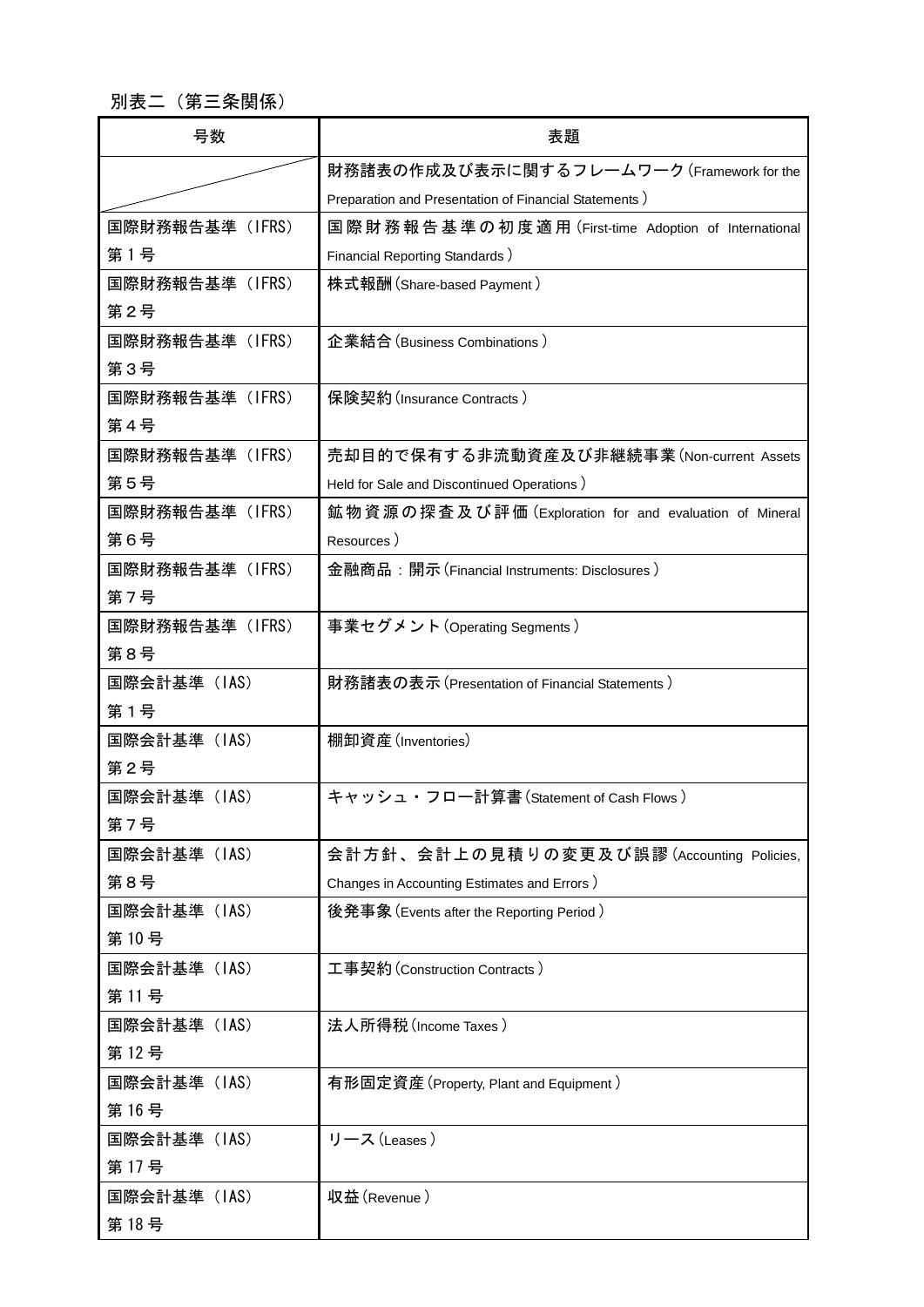| 国際会計基準(IAS)  | 従業員給付 (Employee Benefits)                                     |
|--------------|---------------------------------------------------------------|
| 第19号         |                                                               |
| 国際会計基準 (IAS) | 政 府 補 助 金 の 会 計 処 理 及 び 政 府 援 助 の 開 示 (Accounting for         |
| 第20号         | Government Grants and Disclosure of Government Assistance)    |
| 国際会計基準(IAS)  | 外国為替レート変動の影響 (The Effects of Changes in Foreign Exchange      |
| 第 21号        | Rates)                                                        |
| 国際会計基準(IAS)  | 借入費用(Borrowing Costs)                                         |
| 第 23号        |                                                               |
| 国際会計基準(IAS)  | 関連当事者についての開示 (Related Party Disclosures )                     |
| 第 24号        |                                                               |
| 国際会計基準(IAS)  | 退職給付制度の会計及び報告 (Accounting and Reporting by Retirement         |
| 第 26号        | Benefit Plans)                                                |
| 国際会計基準(IAS)  | 連結及び個別財務諸表 (Consolidated and Separate Financial Statements)   |
| 第 27号        |                                                               |
| 国際会計基準(IAS)  | 関連会社に関する投資 (Investments in Associates)                        |
| 第 28号        |                                                               |
| 国際会計基準(IAS)  | 超 イ ン フ レ 経 済 下 に お け る 財 務 報 告 (Financial Reporting in       |
| 第 29 号       | Hyperinflationary Economies )                                 |
| 国際会計基準 (IAS) | ジョイント・ベンチャーに対する持分 (Interests in Joint Ventures)               |
| 第 31 号       |                                                               |
| 国際会計基準(IAS)  | 金融商品:表示 (Financial Instruments: Presentation )                |
| 第 32号        |                                                               |
| 国際会計基準(IAS)  | 1株当たり利益 (Earnings per Share )                                 |
| 第33号         |                                                               |
| 国際会計基準 (IAS) | 中間財務報告 (Interim Financial Reporting)                          |
| 第 34号        |                                                               |
| 国際会計基準(IAS)  | 資産の減損 (Impairment of Assets)                                  |
| 第36号         |                                                               |
| 国際会計基準(IAS)  | 引当金、偶発債務及び偶発資産(Provisions, Contingent Liabilities and         |
| 第37号         | Contingent Assets)                                            |
| 国際会計基準(IAS)  | 無形資産 (Intangible Assets )                                     |
| 第38号         |                                                               |
| 国際会計基準(IAS)  | 金 融 商 品 : 認 識 及 び 測 定 (Financial Instruments: Recognition and |
| 第39号         | Measurement)                                                  |
| 国際会計基準 (IAS) | 投資不動産(Investment Property)                                    |
| 第40号         |                                                               |
| 国際会計基準(IAS)  | 農業(Agriculture)                                               |
| 第 41号        |                                                               |

指定国際会計基準は、国際財務報告解釈指針委員会又は解釈指針委員会が作成した解釈指針を含む。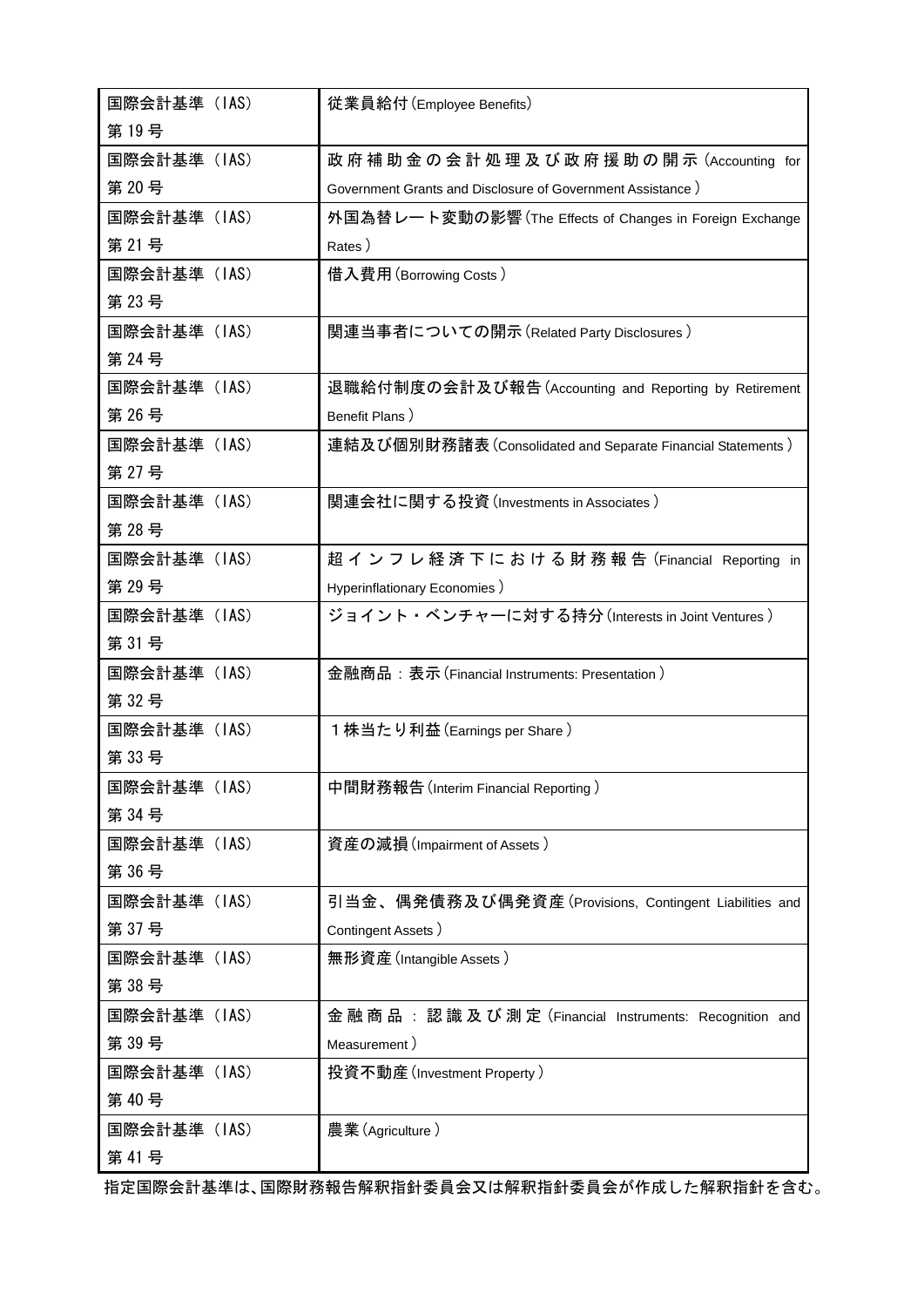| 平成二十一年<br>月<br>日 | て公表が行われた別表に掲げる企業会計の基準とし、<br>平成二十一年<br>月<br>日から適用する。 | て作成が行われた企業会計の基準であって、<br>平成二十一年六月三十日<br>までに企業会計基準委員会の名におい | に財<br>団法人財務会計基準機構という名称で設立された法人をいう。)<br>が設置した企業会計基準委員会におい | 規定する金融庁長官が定める企業会計の基準は、<br>公益財団法人財務会計基準機構<br>(平成十三年七月二十六日 | 財<br>務<br>諸表等の用語<br>様式及び作成方法に関する規則<br>(昭和三十八年大蔵省令第五十九号)<br>第一条第三項に | ○金融庁告示第<br>号 |
|------------------|-----------------------------------------------------|----------------------------------------------------------|----------------------------------------------------------|----------------------------------------------------------|--------------------------------------------------------------------|--------------|
|------------------|-----------------------------------------------------|----------------------------------------------------------|----------------------------------------------------------|----------------------------------------------------------|--------------------------------------------------------------------|--------------|

金融庁長官 金融庁長官三國谷勝範三國谷 勝範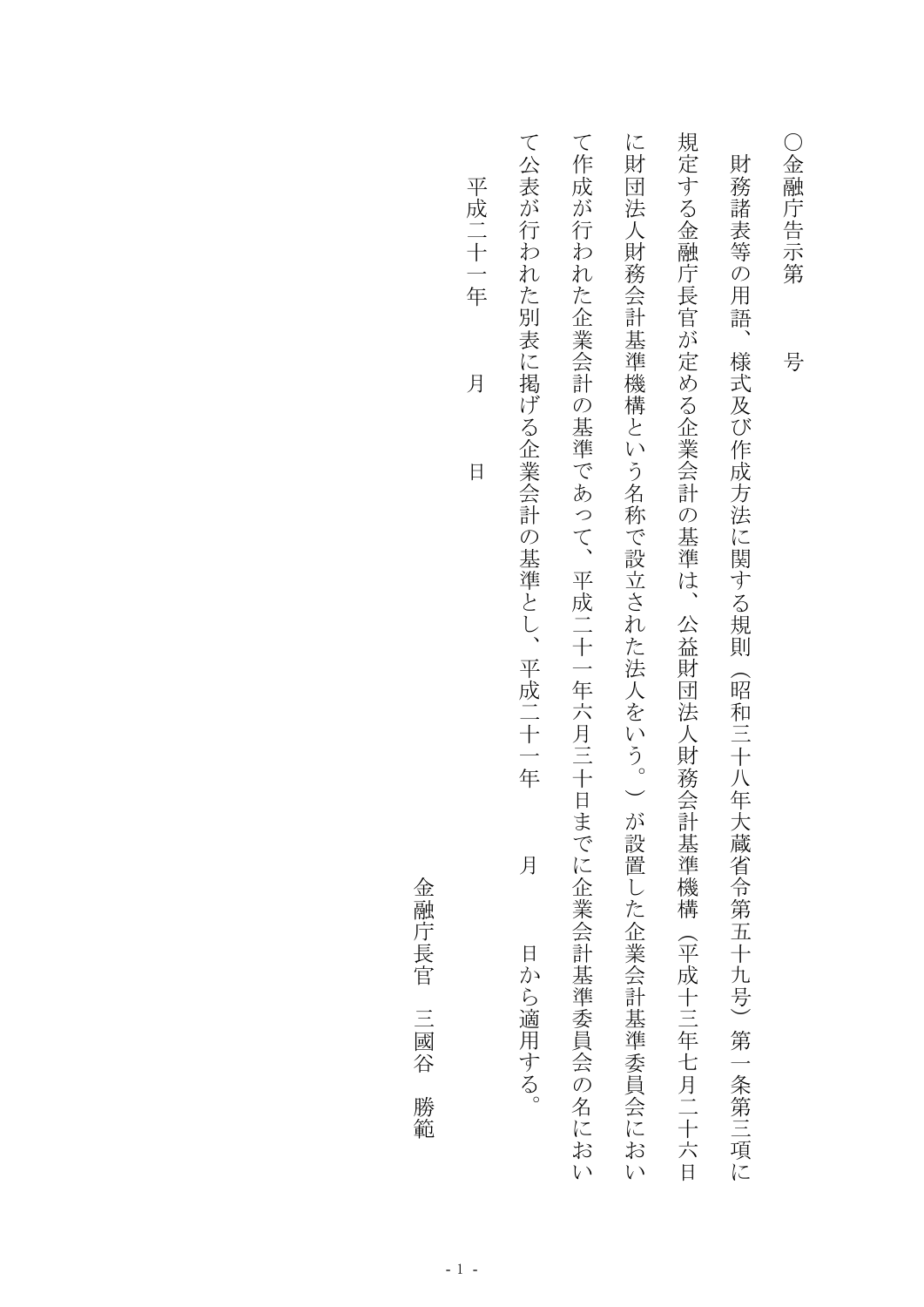別表

| 号数           | 表題                      |
|--------------|-------------------------|
| 企業会計基準第1号    | 自己株式及び準備金の額の減少等に関する会計基準 |
| 企業会計基準第2号    | 1株当たり当期純利益に関する会計基準      |
| 企業会計基準第3号    | 「退職給付に係る会計基準」の一部改正      |
| 企業会計基準第4号    | 役員賞与に関する会計基準            |
| 企業会計基準第5号    | 貸借対照表の純資産の部の表示に関する会計基準  |
| 企業会計基準第6号    | 株主資本等変動計算書に関する会計基準      |
| 企業会計基準第1号    | 事業分離等に関する会計基準           |
| 企業会計基準第8号    | ストック・オプション等に関する会計基準     |
| 企業会計基準第9号    | 棚卸資産の評価に関する会計基準         |
| 企業会計基準第10号   | 金融商品に関する会計基準            |
| 企業会計基準第 11 号 | 関連当事者の開示に関する会計基準        |
| 企業会計基準第 12 号 | 四半期財務諸表に関する会計基準         |
| 企業会計基準第 13 号 | リース取引に関する会計基準           |
| 企業会計基準第 14 号 | 「退職給付に係る会計基準」の一部改正(その2) |
| 企業会計基準第 15 号 | 工事契約に関する会計基準            |
| 企業会計基準第16号   | 持分法に関する会計基準             |
| 企業会計基準第 17 号 | セグメント情報等の開示に関する会計基準     |
| 企業会計基準第18号   | 資産除去債務に関する会計基準          |
| 企業会計基準第 19 号 | 「退職給付に係る会計基準」の一部改正(その3) |
| 企業会計基準第20号   | 賃貸等不動産の時価等の開示に関する会計基準   |
| 企業会計基準第 21 号 | 企業結合に関する会計基準            |
| 企業会計基準第 22 号 | 連結財務諸表に関する会計基準          |
| 企業会計基準第 23 号 | 「研究開発費等に係る会計基準」の一部改正    |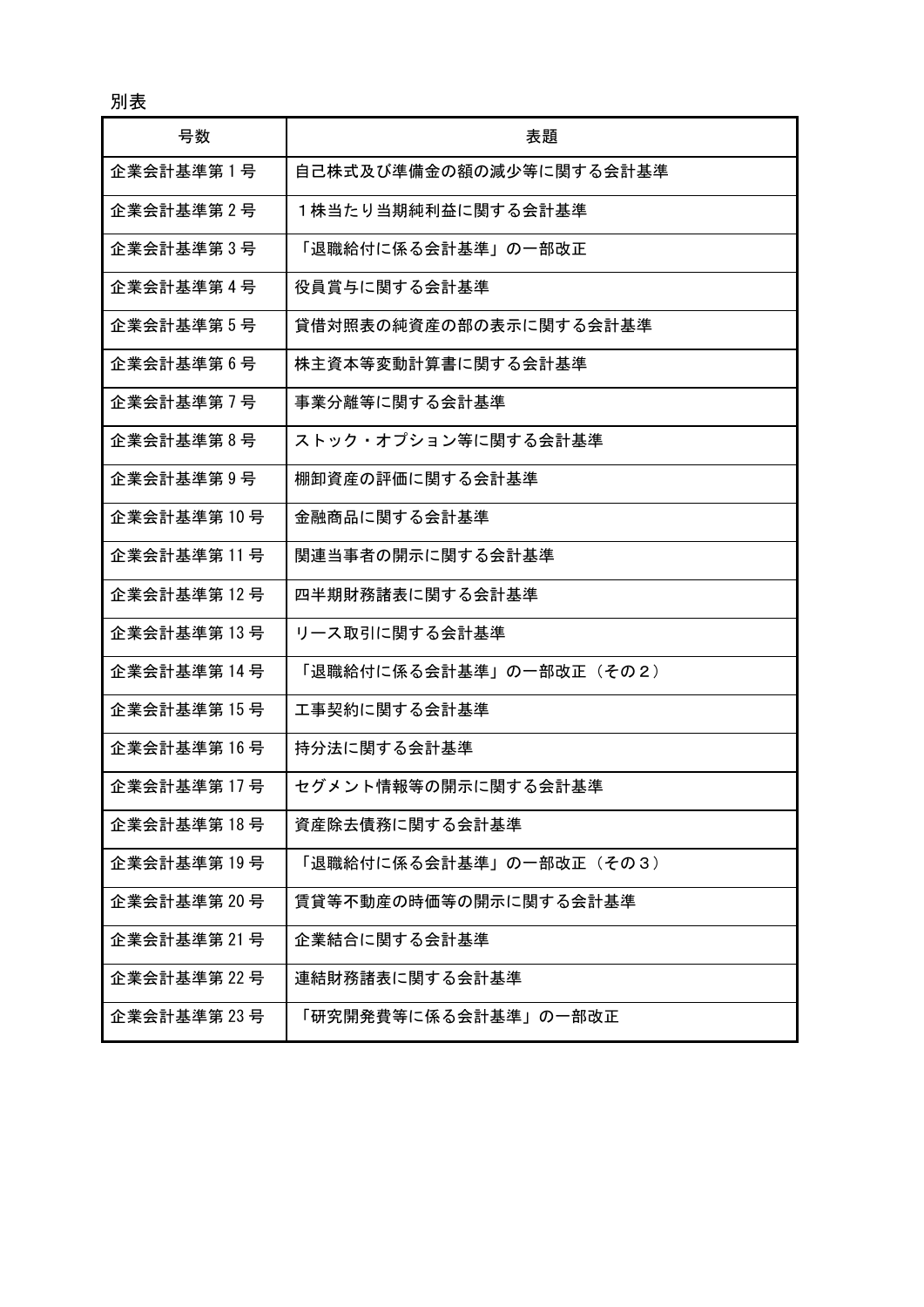「連結財務諸表の用語、様式及び作成方法に関する規 則」第 93 条に規定する指定国際会計基準に含まれる解 釈指針について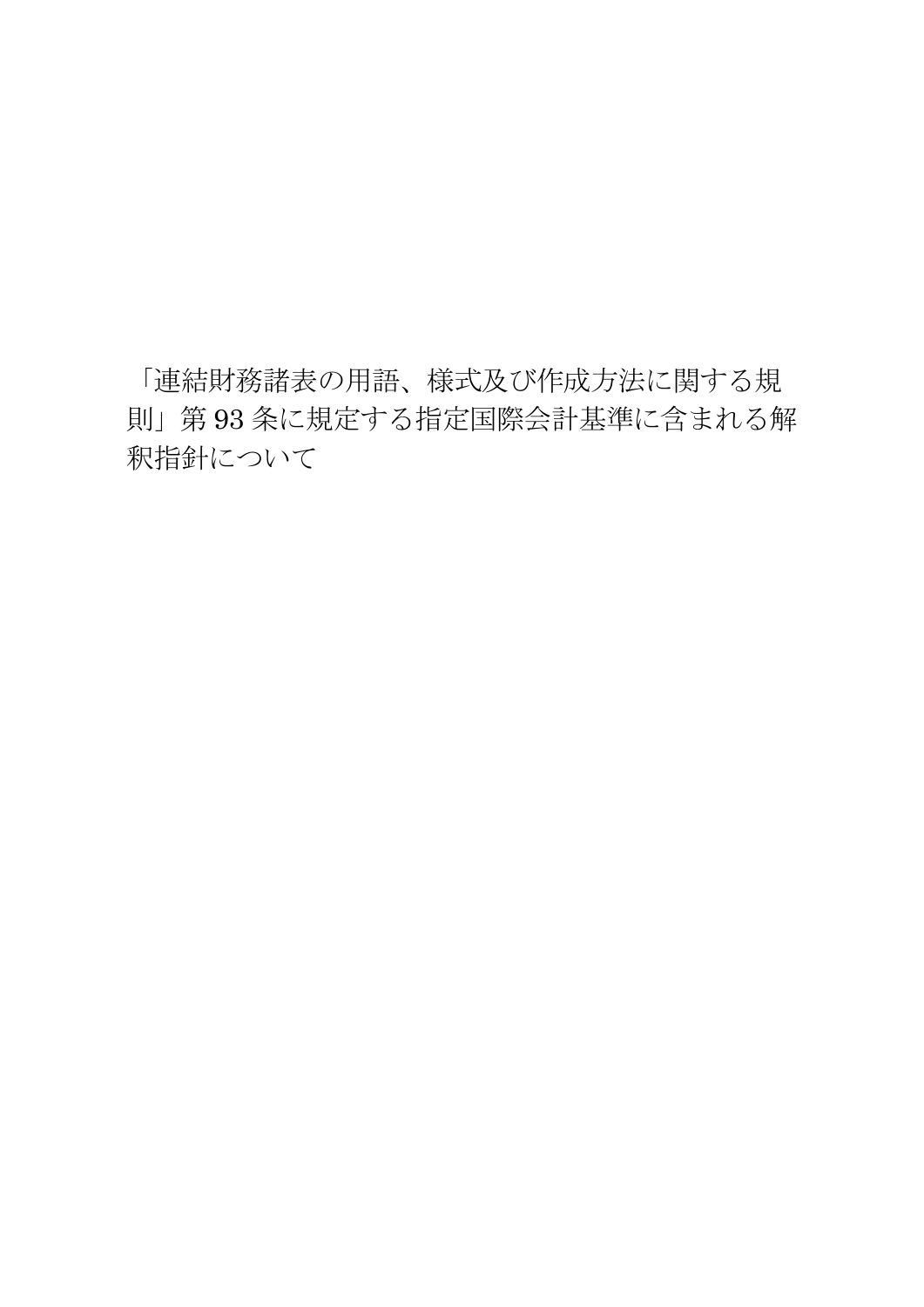連結財務諸表の用語、様式及び作成方法に関する規則第 93 条に規定する指定国際会計基準に含 まれる解釈指針は、国際財務報告解釈指針委員会又は解釈指針委員会が作成し、平成 21 年6月 30 日までに国際会計基準審議会の名において公表が行われた次に掲げるものとする。

| 号数                | 表題                                                                              |
|-------------------|---------------------------------------------------------------------------------|
| 国際財務報告解釈指針委員会     | 廃棄、原状回復及びそれらに類似する既存の負債の変動(Changes                                               |
| (IFRIC)解釈指針第1号    | in Existing Decommissioning, Restoration and Similar Liabilities)               |
| 国際財務報告解釈指針委員会     | 協同組合に対する組合員の持分及び類似の金融商品 (Members'                                               |
| (IFRIC) 解釈指針第2号   | Shares in Co-operative Entities and Similar Instruments)                        |
| 国際財務報告解釈指針委員会     | 契約にリースが含まれているか否かの判断(Determining whether an                                      |
| (IFRIC) 解釈指針第4号   | Arrangement contains a Lease)                                                   |
| 国際財務報告解釈指針委員会     | 廃棄、原状回復及び環境再生ファンドから生じる持分に対する                                                    |
| (IFRIC) 解釈指針第5号   | 権利 (Rights to Interests arising from Decommissioning, Restoration and           |
|                   | Environmental Rehabilitation Funds)                                             |
| 国際財務報告解釈指針委員会     | 特定市場への参加から生じる負債一電気・電子機器廃棄物                                                      |
| (IFRIC)解釈指針第6号    | (Liabilities arising from Participating in a Specific Market - Waste Electrical |
|                   | and Electronic Equipment)                                                       |
| 国際財務報告解釈指針委員会     | IAS 第 29 号「超インフレ経済下における財務報告」に従った修                                               |
| (IFRIC) 解釈指針第7号   | 正再表示アプローチの適用 (Applying the Restatement Approach under                           |
|                   | IAS 29 Financial Reporting in Hyperinflationary Economies)                      |
| 国際財務報告解釈指針委員会     | IFRS 第2号の範囲 (Scope of IFRS 2)                                                   |
| (IFRIC)解釈指針第8号    |                                                                                 |
| 国際財務報告解釈指針委員会     | 組込デリバティブの再査定 (Reassessment of Embedded Derivatives)                             |
| (IFRIC)解釈指針第9号    |                                                                                 |
| 国際財務報告解釈指針委員会     | 中間財務報告と減損 (Interim Financial Reporting and Impairment)                          |
| (IFRIC)解釈指針第 10 号 |                                                                                 |
| 国際財務報告解釈指針委員会     | IFRS 第2号ーグループ及び自己株式取引 (IFRS 2 - Group and                                       |
| (IFRIC)解釈指針第 11 号 | Treasury Share Transactions)                                                    |
| 国際財務報告解釈指針委員会     | サービス委譲契約 (Services Concession Arrangements)                                     |
| (IFRIC) 解釈指針第12号  |                                                                                 |
| 国際財務報告解釈指針委員会     | カスタマー・ロイヤルティ・プログラム (Customer Loyalty                                            |
| (IFRIC) 解釈指針第13号  | Programmes)                                                                     |
| 国際財務報告解釈指針委員会     | IAS 第 19 号一確定給付資産の上限、最低積立要件及びそれらの                                               |
| (IFRIC) 解釈指針第14号  | 相互関係 (IAS 19 – The Limit on a Defined Benefit Asset, Minimum Funding            |
|                   | Requirements and their Interaction)                                             |
| 国際財務報告解釈指針委員会     | 不動産の建設に関する契約(Agreements for the Construction of Real                            |
| (IFRIC) 解釈指針第15号  | Estate)                                                                         |
| 国際財務報告解釈指針委員会     | 在外営業活動体に対する純投資のヘッジ (Hedges of a Net                                             |
| (IFRIC) 解釈指針第16号  | Investment in a Foreign Operation)                                              |
| 国際財務報告解釈指針委員会     | 所有者に対する非現金資産の分配 (Distributions of Non-cash Assets to                            |
| (IFRIC) 解釈指針第17号  | Owners)                                                                         |